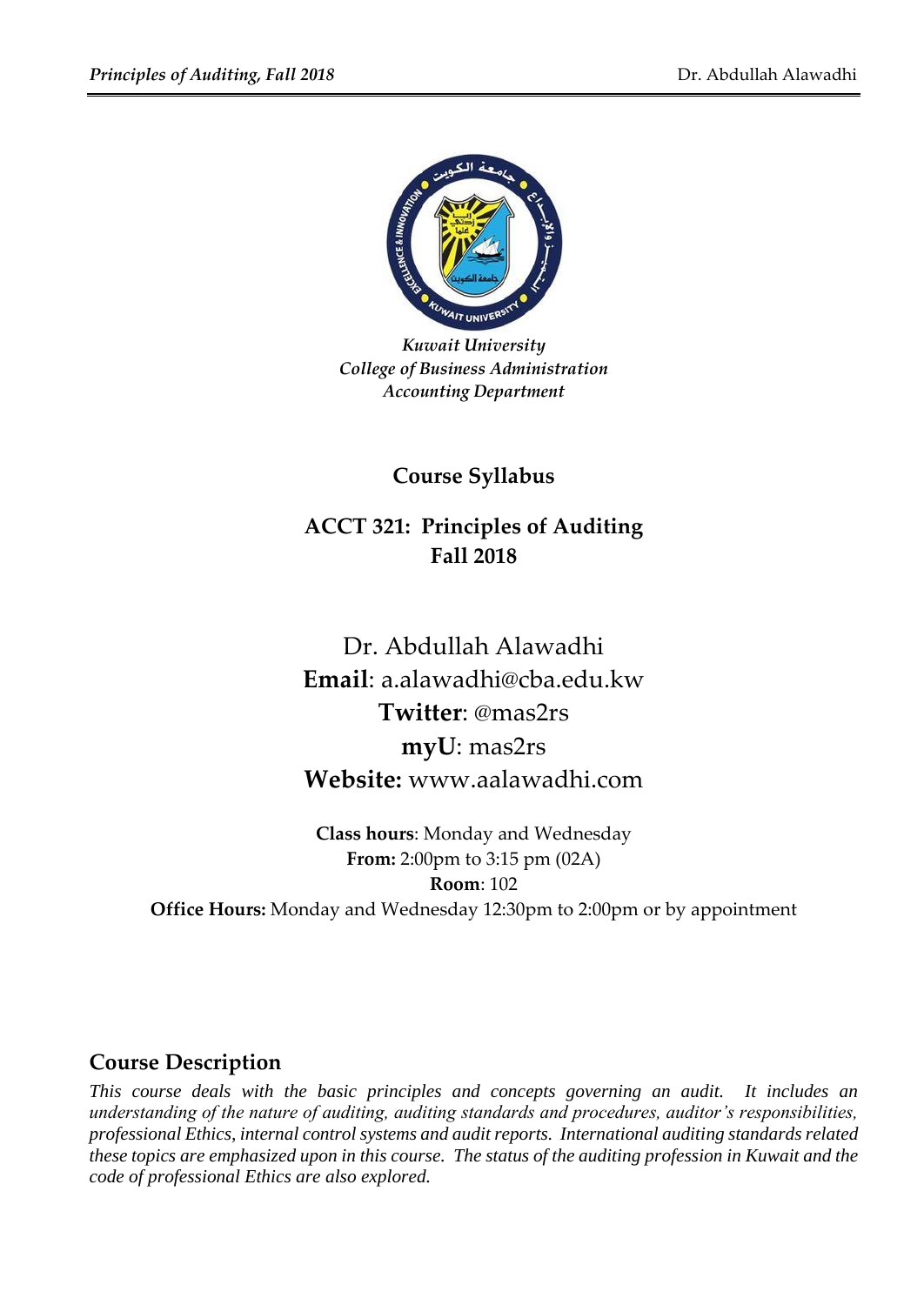#### **CBA Vision:**

*To be the leading provider of quality business education in the region.*

#### **CBA Mission:**

*As part of Kuwait University, the leading national institution of higher education, the College of Business Administration is committed to providing quality business education, engaging in research and community services to contribute to the socio-economic development of the country.*

## **Course Objectives**

By the end of the semester, you should be in a position to:

- Discuss the nature of auditing and assurance services including the impact of various statutes and regulations.
- Identify the stages of an audit from planning to conclusion.
- Apply standard audit procedures such as analytical procedures, detail tests, and tests of controls.

### **Class Materials**

| Textbook:                    | Auditing and Assurance Services (Arab World Edition), by Arens, |  |
|------------------------------|-----------------------------------------------------------------|--|
|                              | Elder, Beasley, and Hegazy                                      |  |
| <b>PowerPoint Slides:</b>    | Slides can be found on my website: www.aalawadhi.com            |  |
| <b>Additional Materials:</b> | Other documents/notes will be handed over in class or email     |  |

# **AACSB Undergraduate Program Learning Goals**

The AACSB Undergraduate Program Learning outcomes for this course, listed below, relate to the learning goals of the College of Business Administration Undergraduate Program

Upon successful completion of the course, students will be able to:

- Improve communication effectiveness in oral presentation and in writing.
- Display critical thinking and analysis abilities through examinations and homework cases.
- Develop interpersonal and groups skills and provide depth in ethical issues through Teamwork.

**LG1. Ethical Skills:** A CBA graduate shall be able to recognize ethical issues present in business environment, analyze the tradeoffs between different ethical perspectives, and make a well-supported ethical decision.

#### **Student Learning Objectives:**

1.1. Identify the ethical dimensions of a business decision.

1.2. Recognize and analyze the tradeoffs created by application of competing ethical perspectives.

1.3. Formulate and defend a well-supported recommendation for the resolution of an ethical issue.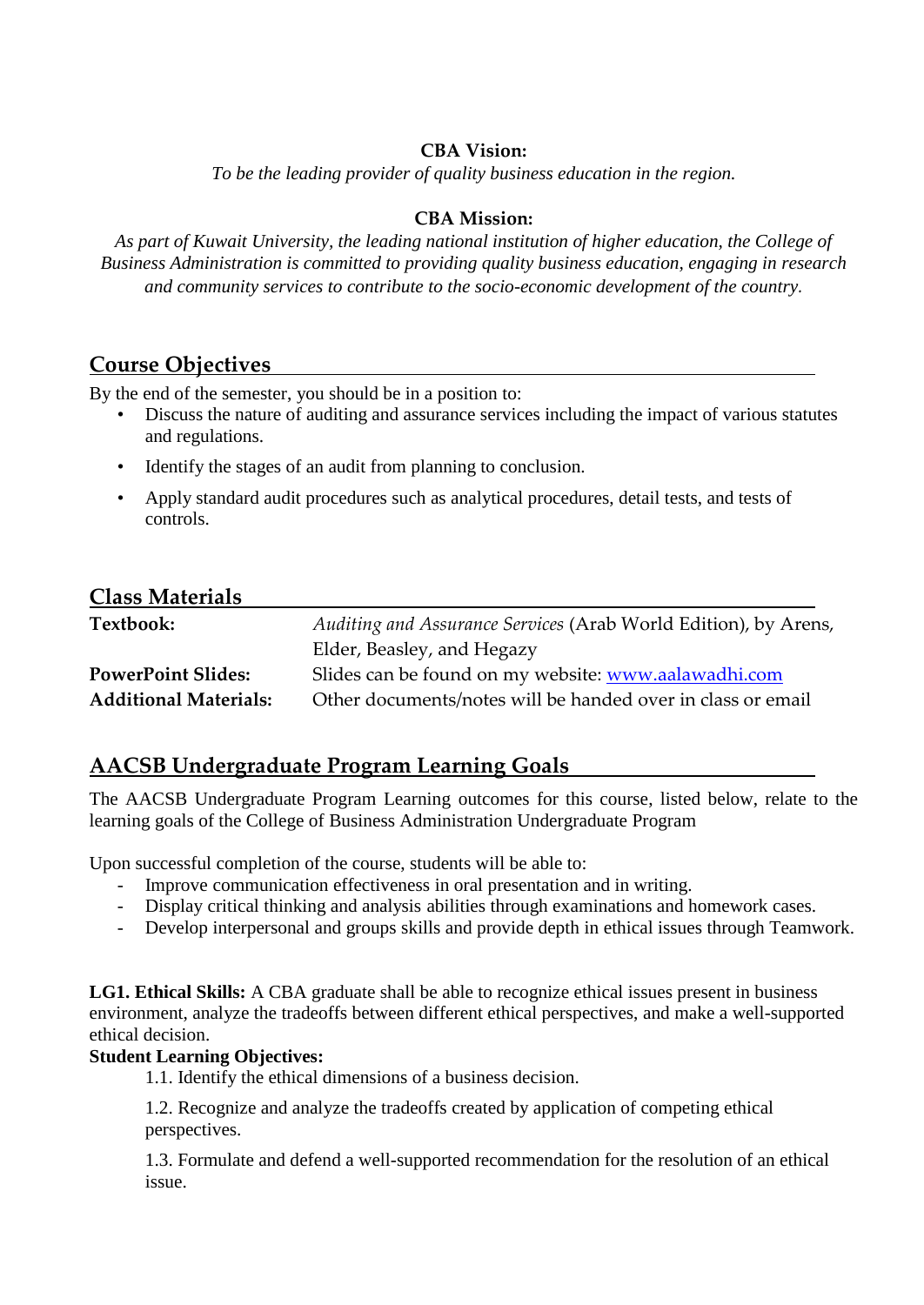**LG2. Decision Making Skills:** A CBA graduate shall be able to recognize the extent of the implications of business decisions, evaluate different proposals based on available facts, and make a well-supported business decision.

#### **Student Learning Objectives:**

2.1. Recognize the implications of a proposed business decision from a variety of diverse, internal and external, stakeholder perspectives.

2.2. Evaluate the integrity of the supporting evidence and data for a given decision based on business principles.

2.3. Analyze a given business decision using integrative techniques, structures, and frameworks.

**LG4. Communication Skills:** A CBA graduate shall be able to communicate effectively in a wide variety of business settings*.*

#### **Student Learning Objectives:**

4.1. Deliver clear, concise, and audience-centered presentations.

4.2. Write clear, concise, and audience-centered business documents.

**LG5. Analytical Skills:** A CBA graduate shall be able to apply quantitative and qualitative methods to solve business problems.

#### **Student Learning Objectives:**

- 5.1. Use appropriate tools to solve a given business problem.
- 5.2. Analyze business problems using suitable business theories and techniques.
- 5.3. Structure logic and frame quantitative analysis to solve business problems.

## **Course Requirements and Policies**

| Grade  | <b>Course Requirement</b>       |
|--------|---------------------------------|
| 10     | Assignment                      |
| 10     | Project and presentation        |
| 10     | <b>Chapter Quizzes</b>          |
| 40     | 2 Midterm Exams (20 each)       |
| 30     | Final Exam - 19/12/2018 (5-7pm) |
| $100*$ | Total                           |

| Range     | Grade |
|-----------|-------|
| $>= 95$   | $A+$  |
| 90-94     | $A-$  |
| 87-89     | $B+$  |
| 83-86     | В     |
| 80-82     | B-    |
| 77-79     | $C+$  |
| 73-76     | C     |
| 70-72     | $C -$ |
| 65-69     | D+    |
| 60-64     | D     |
| $\leq$ 59 | F     |

\*Grades will be posted on my website: [www.aalawadhi.com](http://www.aalawadhi.com/)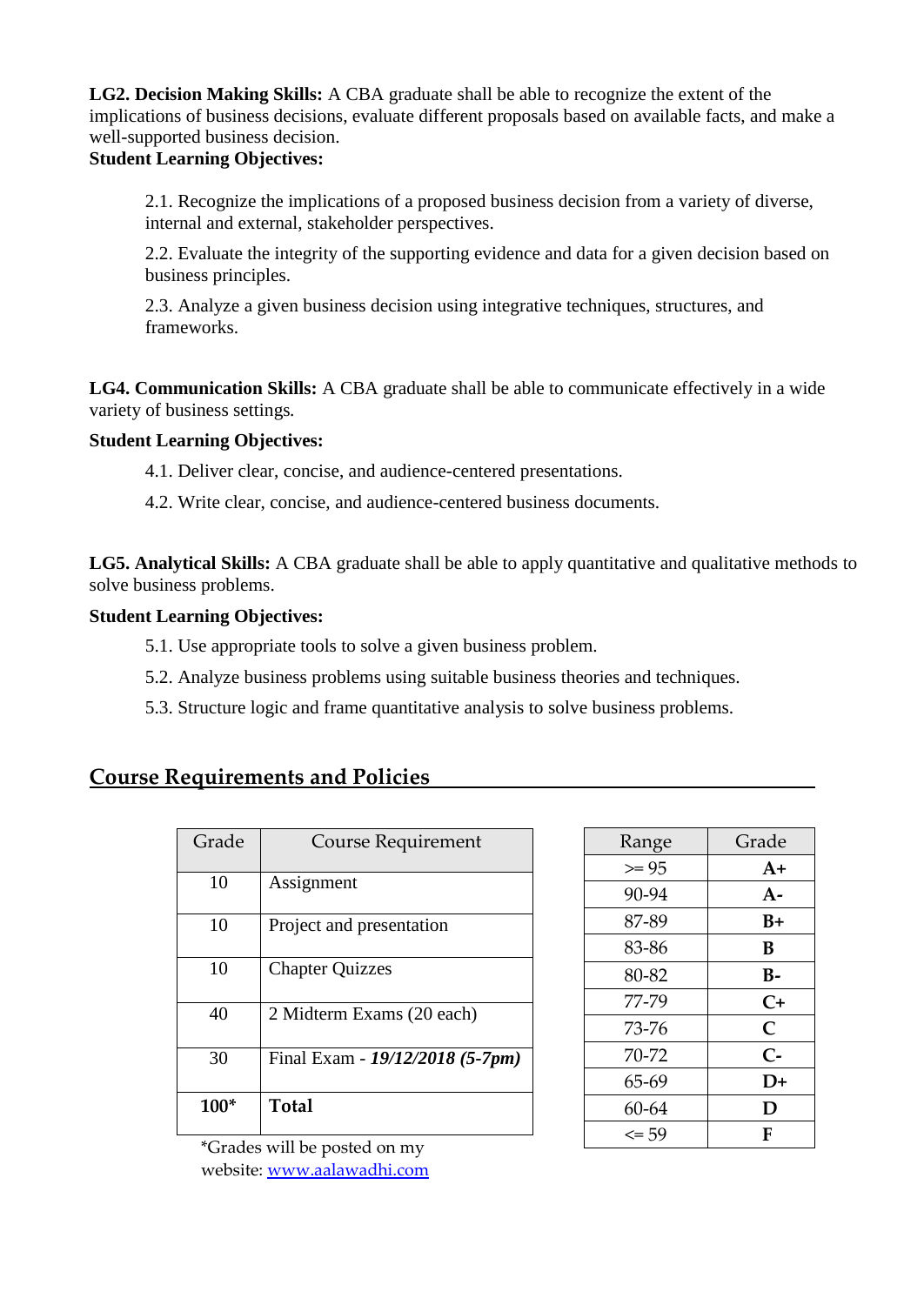#### *You are responsible for knowing these policies*

#### *"I didn't know" is not an excuse*

- **Respect.** Respect is number one priority. Show respect and you will be treated with respect. Do not chit chat in class, do not use cell phone in class, come prepared and show you did some effort.
- *Cheating*. All of the following acts will be considered as cheating:
	- $\triangleright$  Presenting work that you copied from someone else as yours
	- $\triangleright$  Talking to others during exams or quizzes
	- $\geq$  Looking over someone else's exam during the exam or quizzes
	- $\triangleright$  Using your mobile phone during exams or quizzes (regardless of what are you using it for)
	- $\geq$  Communicating with anyone else during any quiz or exam
		- o **Punishment for cheating is as follows (from the university guidelines)**
			- Students will be given an F for ALL of their classes for that semester
			- Students can also be denied class registration for the next semester
- *Class Time*. Be on time for the lecture, I will not lock the door or not allow you to enter if you arrive late, but I will take note and this might affect your final curve
- *Make-up Exams.* Make-up Exams will be given for missed exams **only** with a University approved excused absence.
- *Professor – Students Communication*. For ease of communication between us, I will post announcements in twitter and myU related to my classes.
	- o Twitter: @mas2rs
	- o myU: mas2rs
- *Disability*. Any student who has a need for accommodation based on the impact of a disability should contact me privately to discuss the specific situation NO later than the first week. You should contact the Dean of Students Affairs Office for proper documentation to maintain an individualized service plan of accommodations.